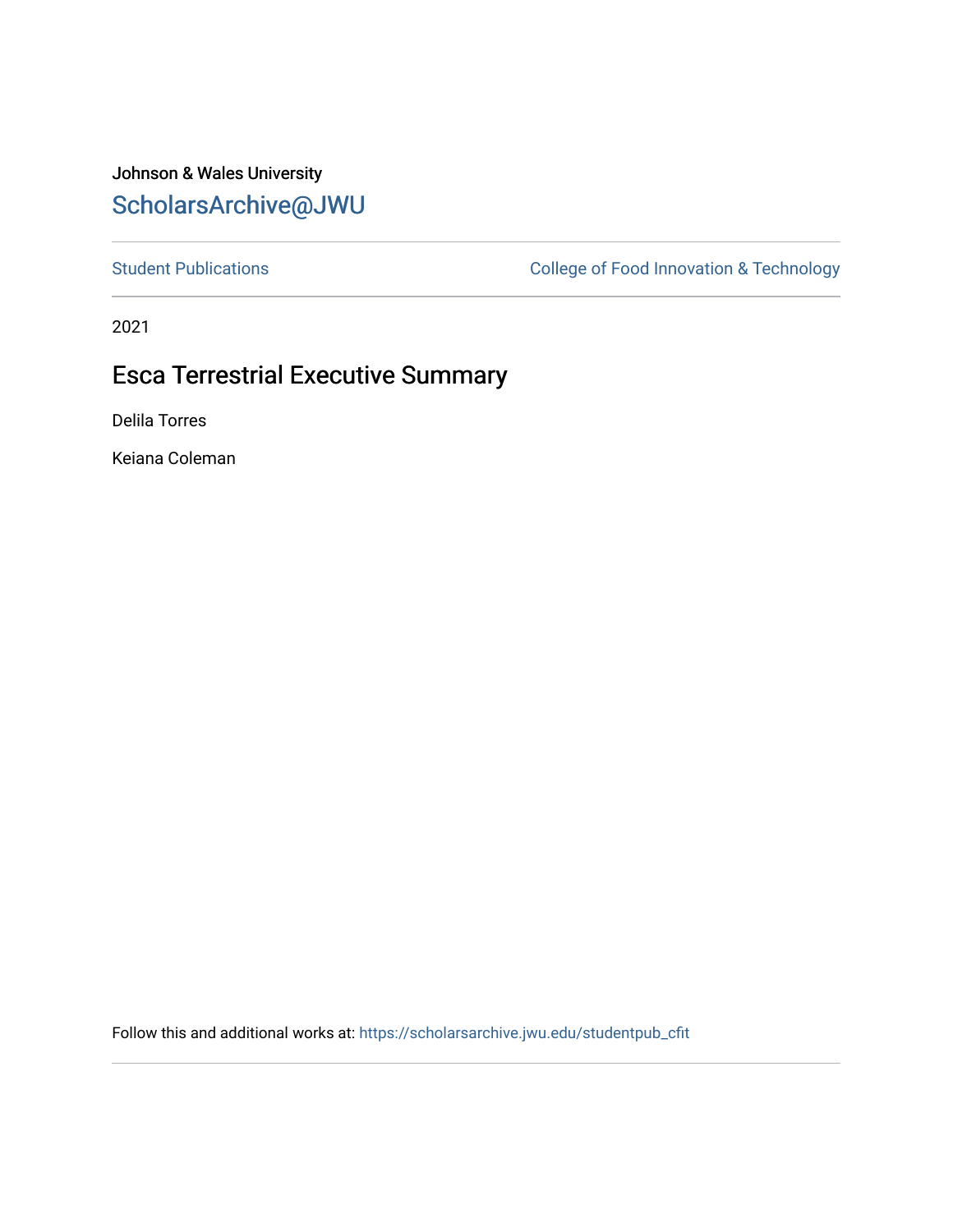

### **FUTURE FOOD ALL STARS CHALLENGE**

Executive Summary *Es t. 2021*

KEIANA COLEMAN DELILA TORRES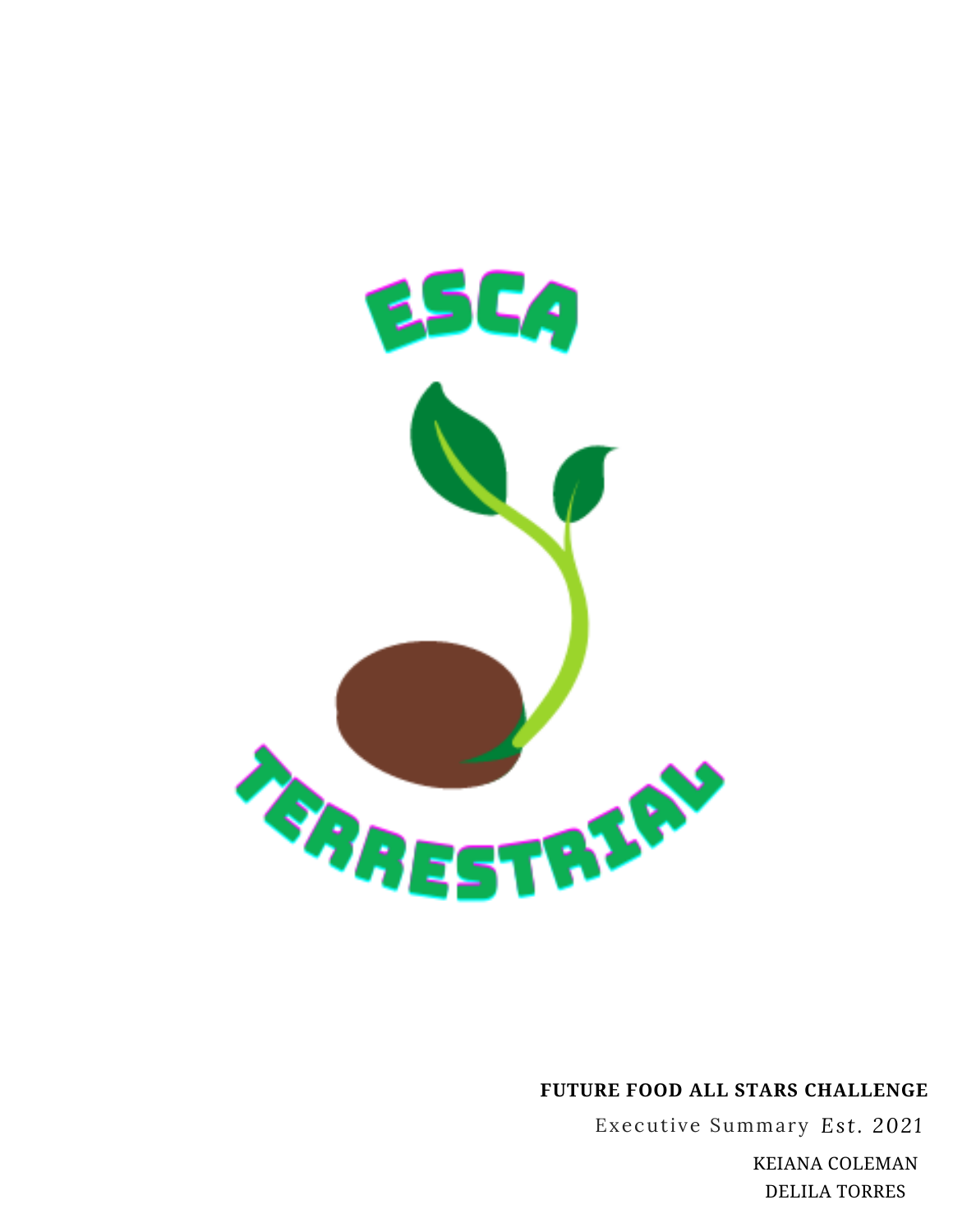# INTRODUCTION

Esca Terrestrial is a mobile kitchen business dedicated to serving consumers living in food deserts and lower-income communities, starting with our home state, New Jersey. Our mission is to provide access to high-quality local ingredients and food items, rescuing them from the waste stream while being ecologically sustainable. For example, we take the bruised tomatoes that are unwanted, turning them into tomato sauce or jams for our menus. In all that we do, we emphasize the importance of nutrition, to lifelong wellness, and take what would become waste from farms across the states.

# **MARKET ANALYSIS**

#### MARKET NEED

There is a need to provide accessibility to high quality food and reduce food loss/waste by creating value-added products. This will then help farmers and ranchers gain new customers and keep more of the profits from the products they produce.

### MARKET TRENDS

- Refined sugars are now being replaced with unrefined sugars, such as artificial sweeteners and fruit concentrates. due to an increase in health concerns
	- Jams usually contain a large quantity of refined sugars to support:
		- Shelf Life
		- **Mouth Feel**
		- Taste
- With an increase range of ethnic flavors, consumers are expanding their palates as they explore a variety of flavors from different countries
	- Global regions, like:
		- North America
		- Europe
		- Asia Pacific
		- **Latin America**
		- Africa and the Middle East
- Implementing sustainable and cross utilization practices
- Consumers are leaning towards Plant Based Cuisine, for dietary/medical reasons
- Utilizing social media for marketing purposes and supporting small/local businesses

### TARGET MARKET

- Jam Consumers
	- Adults between the ages of 20-45
	- Parents
		- 2020: Approximately 294.3 million Americans utilized jams and other preserved items
- Community Conscious Households
	- Our Products are highly sustainable and environmentally friendly
- Urban and Rural Communities
	- High in food insecurity
		- **Rural: 52 %**
		- $\blacksquare$  Urban: 24%

Our unique position in the market is to make healthy, delicious food that is affordable will be appealing to lower-income, and food-insecure households. We are a mobile production unit that is going straight to the source of produce while also making the product right on the grounds of where it came from. What could be better than that? We as owners have a personal connection to this issue of food insecurity and want to make healthy options more convenient, helping everyone live a healthier lifestyle.

#### MARKET SIZE AND POTENTIAL

It is estimated that 30-40% of food is wasted. The estimated amount of food in 2010 was 133 billion pounds (\$161 billion). The percentage of food-secure U.S. households was also 89.5% (\$116,7 million) in 2020, the same as last year. Most of these statistics are unchanged from the previous year. To reduce world hunger, environmental stress, and resource consumption, reducing food waste is crucial to achieving a sustainable food system. (*United States Department of Agriculture)*

#### U.S Households by Food Security Status, 2020





#### U.S Households with Children by Food Security Status of Adults and Children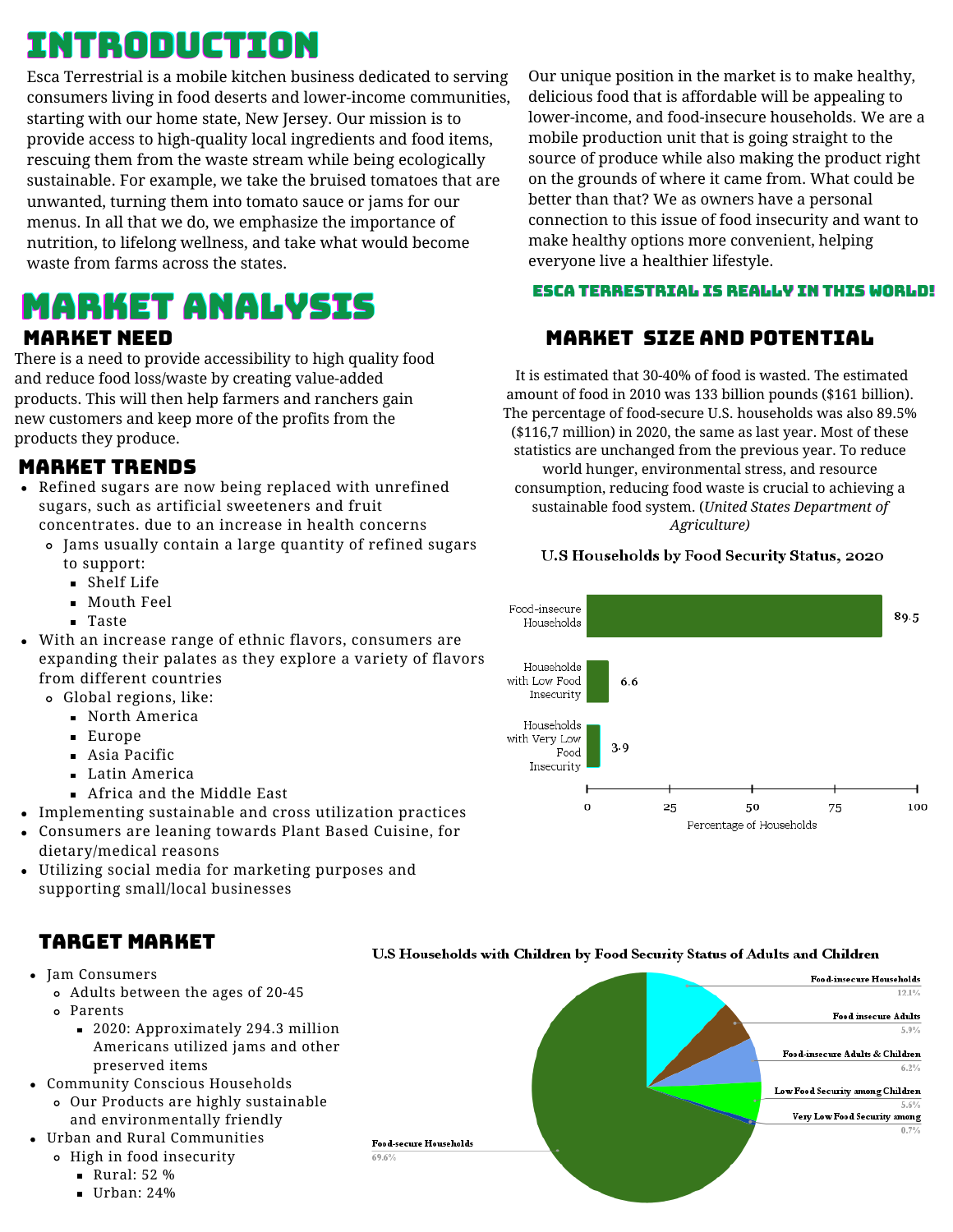# PRIMARY RESEARCH

New Jersey is known as the *Garden State* because of its abundant produce and farms. A survey was conducted in New Jersey to see whether residents could get fresh produce from an area farmer's market based on their economic status, how much they normally spend, and whether the market accepted food stamps; 48 people responded to the survey. The results of the survey indicate that approximately 59% of the farmer's markets in New Jersey do not accept food stamps. In addition, 67% spend less than \$50 per market visit.







Imagine a single mother coming home from a long day of work. Little time nor healthy ingredients to cook a nutritious meal not only for her children but herself. The lack of access to high-quality, nutritious food constitutes food insecurity. It is possible for some households to be either food secure or suffering from food insecurity at different levels; either high, low or very low. Each level of food security is defined in the figure to the left, along with the effects it can have on households both positively and negatively. Aside from this, certain ethnic groups are most at risk of food insecurity. Based on the chart on the right, ethnic groups like black, latinx and multiracial/other race have a higher food insufficiency rate percentage than other ethnic groups. Moreover, between September and October, there was an increase in people who identify as multiracial or other races. Esca Terrestrial intends to make its food items both healthy and affordable while also making them equitable. Our products will add nutrient dense foods as well as bold flavors to ones diet. Something new, affordable and enjoyable.

| <b>Level of Security</b> |                               | <b>Definition</b>                                                                                                                                                                         |  |
|--------------------------|-------------------------------|-------------------------------------------------------------------------------------------------------------------------------------------------------------------------------------------|--|
| Food<br><b>Secure</b>    | <b>High Food Security</b>     | Households had no problems, or anxiety about,<br>consistently accessing adequate food                                                                                                     |  |
|                          | <b>Marginal Food Security</b> | Households had problems or anxiety at times<br>about accessing adequate food, but the quality.<br>variety and quantity of food weren't substantially<br>reduced                           |  |
| Food<br><b>Insecure</b>  | <b>Low Food Security</b>      | Households reduced the quality, variety and<br>desirability of their diets, but the quantity of food<br>intake and normal eating patterns weren't<br>substantially disrupted              |  |
|                          | <b>Very Low Food Security</b> | At times during the year, eating patterns of one<br>or more household members were disrupted and<br>food intake reduced because the household<br>lacked money or other resources for food |  |

U.S. Food Insufficiency Rates by Race/Ethnicity August 2020 - October 2021

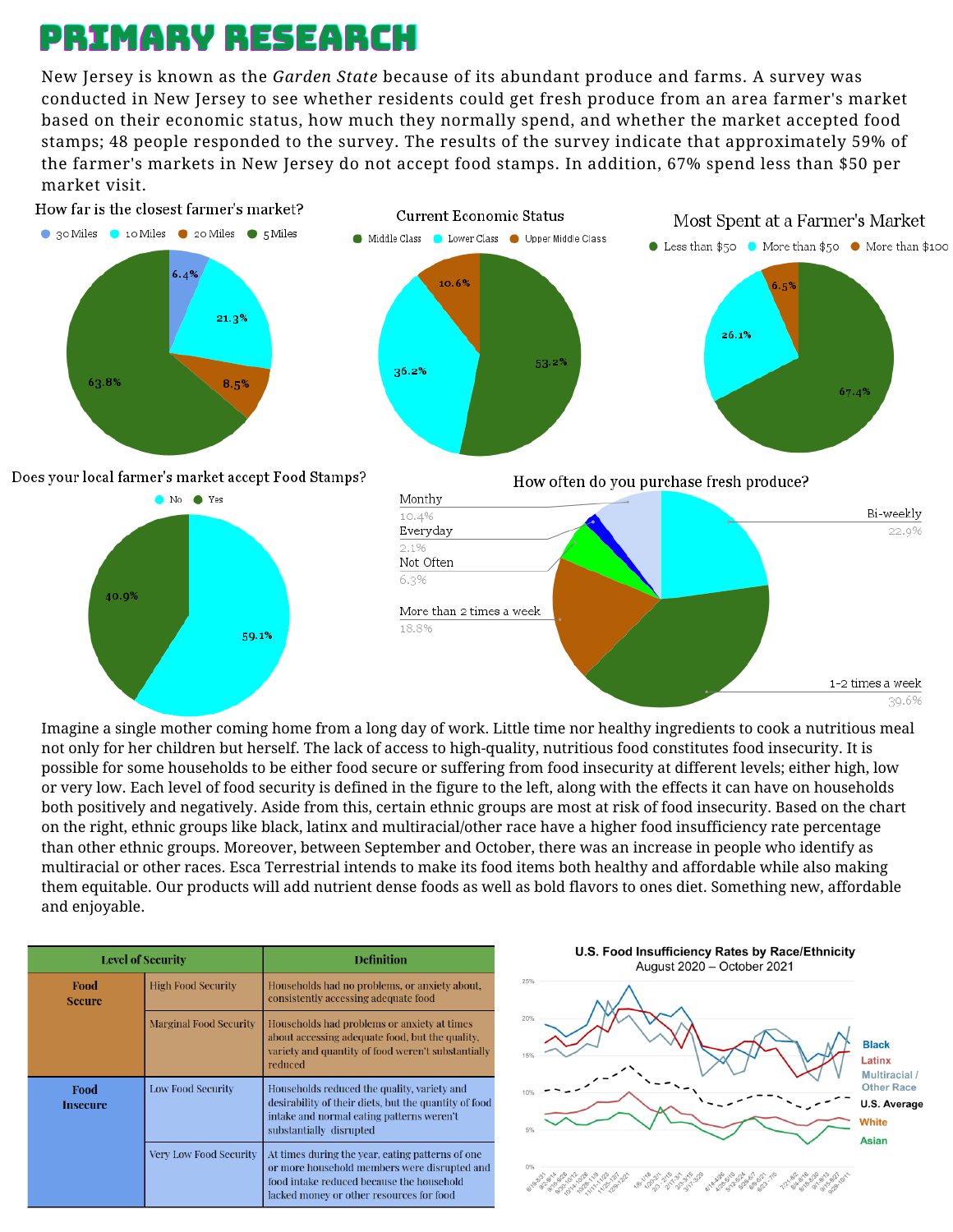# COMPETITIVE ANALYSIS

It is unique in the market we are in that no one is physically going to farms and speaking with farmers about food waste, what they do with surplus items, negotiating with them to sell the items at a discounted price and re-purposing the unwanted produce into healthier options for individuals.

We will utilize sustainable practices to preserve our products by taking the product itself and add unrefined sugars. Because natural sweeteners, such as apple pectin, are used in our products and we don't use fructose and corn syrups unlike other competitor's products in the market. Everyone must watch the things they consume (including their processed sugars). Our products will not only be healthier, but also have trendy/bold flavors.

### **Companies Using Refined Sugars/Corn Syrups**

- Smucker's: Sugar, Corn Syrup, High Fructose Corn Syrup
- Welch's: Sugar, Corn Syrup, High Fructose Corn Syrup
- Ocean Spray: Corn Syrup, High Fructose Corn Syrup

| <b>Name of Product</b>     | <b>Price Per Unit/Serving</b><br>Size |
|----------------------------|---------------------------------------|
| <b>Autumn Butter</b>       | \$1.20/8 oz                           |
| Rooi Verspei               | \$0.95/8 oz                           |
| <b>Christmas Cranberry</b> | $$1.48/8$ OZ                          |

## SWOT ANALYSIS

- Travel around to different areas and states to find customers
- Utilizing ingredients from local businesses and the food waste stream **S**
	- Emphasizes the importance of sustainability to our customers as we also partner up with local industrial farms
	- Have experience of being in a food desert and knowing the wants and needs of our communities

- Municipal and parking restrictions for food trucks
- Small staff size given the size of the truck
- **W**  $\cdot$  Small staff size given the size of the tr<br>Raw ingredient quality inconsistency
	- Low supply volume or supply inconsistency for raw ingredients

- Long-standing trends in consumer interest in ecological and food system sustainability
- Renewed customers focus on food safety and quality, which speaks to our strengths
- Ubiquitous consumer comfort with use of communication technologies, including QR codes

COVID regulations and lingering

- fears among parts of the population about going out, eating at restaurants and socializing
- Competitors always have consistent products and know how to produce food fast and efficiently





**T**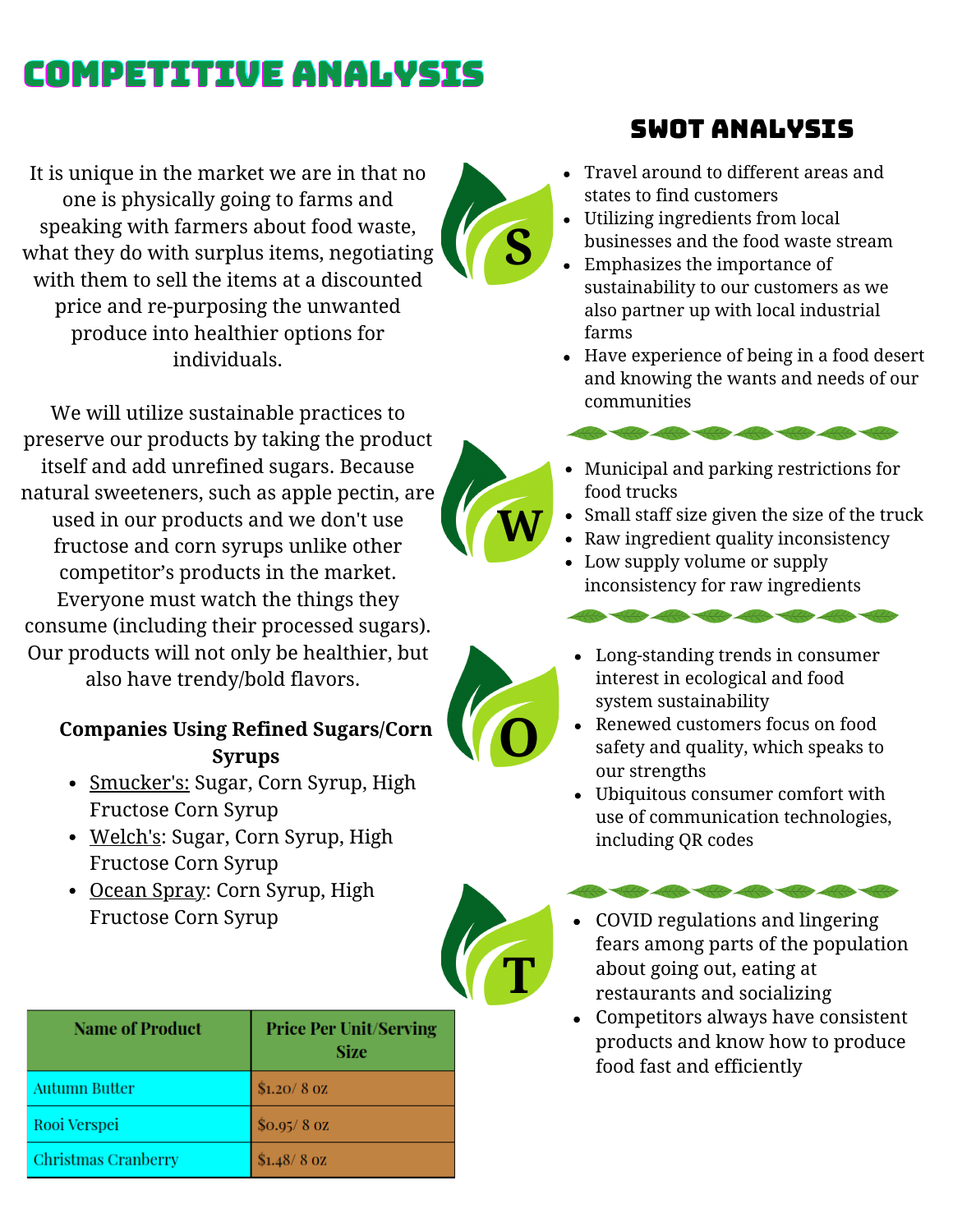# BUSINESS PROPOSITION

#### PRODUCT DESCRIPTION

Beginning with a variety of jarred jams and other preserved items, we will be traveling to various farms (local and industrial) in the Tri-State area and using their surplus, bruised or unwanted products to produce in our mobile kitchen unit. By taking advantage of sustainable practices, we aim to use most of the products to impart a strong flavor to our products. With these preserved items they serve as a basis for many cooking.

### GOALS/OBJECTIVES

As our materials come from local and industrial farms, it is our goal to educate our customers on how to utilize surplus food from the waste stream to reduce food waste. This allows us to help our customers make these items economically affordable for them to buy, encouraging them to make healthy food choices, especially those who are food insecure.

### STRATEGY STATEMENT

Through our mobile kitchen services, we aim to educate our customers on how food is produced and to reduce food waste. In addition, we want to make quality foods accessible to those who are food insecure. As well as being able to use them every day in their cooking, our products will also feature seasonal ingredients.

# ACTION PLAN

### PRODUCT AND POSITIONING

Online sales will expand throughout the entire East Coast. We will move our mobile kitchen unit around the tri-state areas (NJ, NY, CT)

### PLACE

Throughout the next three years, our business will travel to different farms around the Tri-State Area.



Our product line will launch in New Jersey to lever the diverse and highly populated areas throughout North, Central and South Jersey. NJ has a total of 9,900 farms with 750 thousand acres in total of farmland and will allow us to travel to NJ's many farms and vendors. Online sales will be throughout the Tri-State area.



Online sales will continue to expand to some southern and northers states (from Mass to Virginia). We will then proceed to travel to NJ and NY farms and vendors as well as attend restaurant /business events



Online sales will expand throughout the entire East Coast. We will move our mobile kitchen unit around the tri-state areas (NJ, NY, CT)

#### PRICE

Online sales will expand throughout the entire East Coast. We will move our mobile kitchen unit around the tri-state areas (NJ, NY, CT)

### PROMOTIONS

The promotion plan for Esca Terrestrial will include social media, an online website, and print media. In addition to being able to purchase our products online, customers will also be able to find some recipes for home cooking. We will post our farm visits to Instagram, Tik Tok, and Youtube accounts along with information about how we will make our products.

We will also purchase Google, Youtube, and Facebook ads.



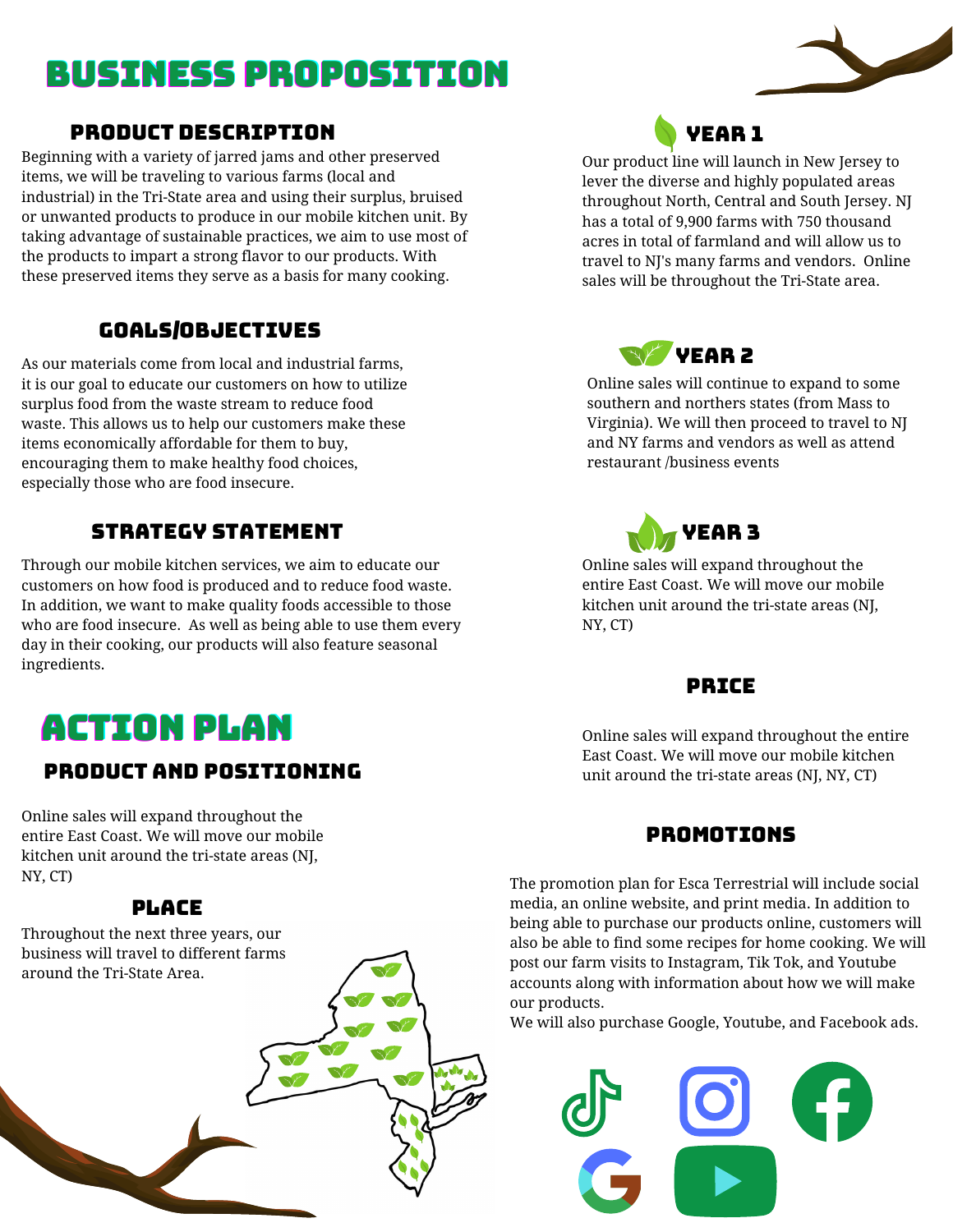# FINANCIAL EVALUATION

Esca Terrestrial's preserved products will retail on our website and in our mobile kitchen unit for the price of \$6 for the customers will be able to purchase items in packs for prices of \$15 (Per 2 packs) and \$25 (for 3 packs). The cost of production for each jar including the cost of glass and labeling is at an average of \$3.16.



| Income Statement                      | Year <sub>1</sub> | Year <sub>2</sub> | Year <sub>3</sub> |
|---------------------------------------|-------------------|-------------------|-------------------|
| Sales Revenue (\$)                    | \$64,800          | \$216,000         | \$403,200         |
| <b>Costs of Goods Sold (Annually)</b> | \$11,376.00       | \$22,752.00       | \$30,336.00       |
| Gross Margin (\$)                     | \$53,424          | \$193,248         | \$372,864         |
| Gross Margin (%)                      | 82.44%            | 89.50%            | 92.50%            |
| Expenses (\$)                         |                   |                   |                   |
| <b>Operating Expenses</b>             | \$64,580          | \$69,580          | \$74,580          |
| <b>Marketing Expenses</b>             | \$47,232          | \$48,000          | \$60,000          |
| <b>Total Expenses</b>                 | \$111,812         | \$117,580         | \$134,580         |
| <b>Interest Expense</b>               | \$29,750          | \$27,221          | \$24,907          |
| <b>EBT</b>                            | ( \$88, 138)      | \$48,447          | \$213,377         |
| <b>Income Tax Expense</b>             |                   | \$5,675           | \$17,871          |
| EBIT (\$)                             | (558, 388)        | \$75,668          | \$238,284         |
| <b>Net Income (Profit)</b>            | ( \$88, 138)      | \$42,772          | \$195,506         |
| <b>Profit Margin %</b>                | $-36.00%$         | 19.80%            | 48.40%            |
| Marketing Expenses (with inflation)   |                   |                   |                   |
|                                       | Year <sub>1</sub> | Year <sub>2</sub> | Year <sub>3</sub> |
| Social media/Email marketing          | \$60,000.00       | \$72,000.00       | \$84,000.00       |
| <b>Trade Shows/Farmer's Markets</b>   | \$12,250.00       | \$24,500.00       | \$36,750.00       |
| <b>Online/Print Advertisement</b>     | \$11,736.00       | \$15,672.00       | \$19,680.00       |





**Total** 

# MONITORING & MEASURING

\$83,986.00 \$112,172.00 \$140,430.00

| <b>OBJECTIVE</b>                                    | <b>ANALYSIS</b>                                                                                        | <b>EXCEEDS</b><br><b>EXPECTATIONS</b>                                    | <b>DOESN'T EXCEED</b><br><b>EXPECTATIONS</b>                                                             |
|-----------------------------------------------------|--------------------------------------------------------------------------------------------------------|--------------------------------------------------------------------------|----------------------------------------------------------------------------------------------------------|
| <b>Grow Social Media</b><br>Presence by 20%         | Track<br>٠<br><b>Followers and</b><br>views on<br>social media                                         | <b>Get</b><br>$\bullet$<br>Verification<br>from different<br>platforms   | <b>Bring more</b><br>$\bullet$<br>awareness to<br>core issues and<br>increase<br>marketing<br>strategies |
| Be present in<br>multiple farmer's<br>markets       | Set up weekly<br>۰<br>pop up stands<br>at the<br>markets                                               | <b>Expand to</b><br>$\bullet$<br>multiple<br>stands across<br>the states | Increase weekly<br>$\bullet$<br>stands at<br>markets                                                     |
| Reduce food waste in<br>the Tri-State area by<br>5% | Research food<br>$\bullet$<br>waste in tri<br>state and<br>monitor each<br>state's waste<br>percentage | Continuously<br>$\bullet$<br>fight for<br>reducing food<br>waste         | Research<br>$\bullet$<br>improvements on<br>food waste<br>solutions                                      |

## CONCLUSION



Esca Terrestrial will be the best mobile kitchen unit on the market. In addition to helping food insecure people, there is a huge opportunity to provide healthier options and reduce food waste at the same time. The next big sustainable company will definitely make it in this world!

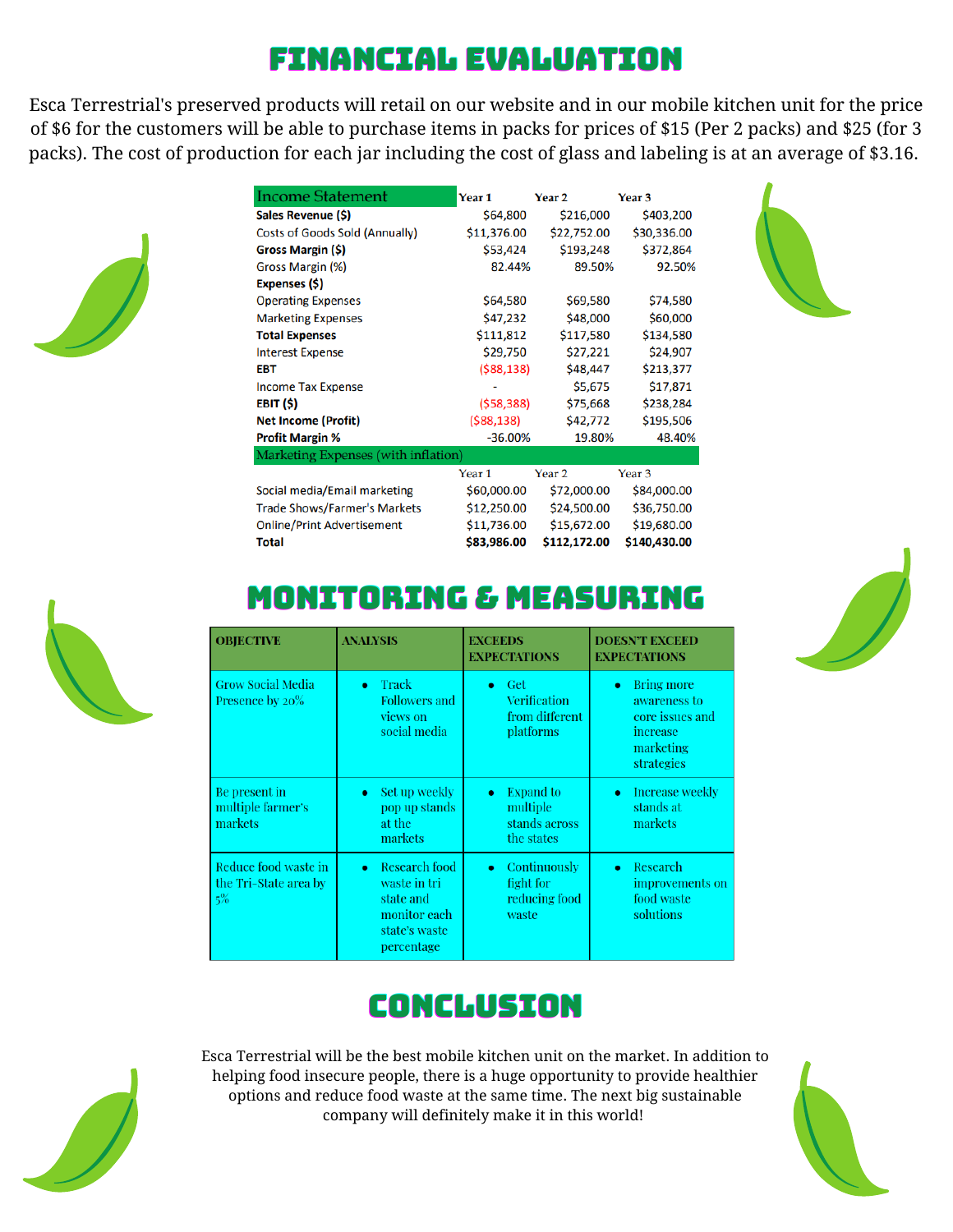# RESOURCES

2020 State Agriculture Overview. USDA/NASS 2020 State Agriculture Overview for New Jersey. (n.d.). Retrieved November 19, 2021, from https://www.nass.usda.gov/Quick\_Stats/Ag\_Overview/stateOverview.php? state=NEW+JERSEY.

28' mobile kitchen 28-082 | mobile kitchens | U.S. mobile ... (n.d.). Retrieved November 20, 2021, from https://www.usmobilekitchens.com/mobile-kitchens/kitchen-trailers/28082.

@HealthValueHub. Home. (n.d.). Retrieved November 19, 2021, from https://www.healthcarevaluehub.org/advocate-resources/publications/social-determinants-health-food-insecurityunited-states.

Avery: Labels, cards, dividers, office supplies & more. Home page. (n.d.). Retrieved November 20, 2021, from https://cart.avery.com/index.php/checkout/onepage/.

Concord grape jam. Welch's. (n.d.). Retrieved November 20, 2021, from https://www.welchs.com/fruitspreads/concord-grape-jam/.

Farmers. USDA. (n.d.). Retrieved November 19, 2021, from https://www.usda.gov/foodlossandwaste/farmers.

Food insufficiency during COVID-19. Food Research & Action Center. (2021, October 21). Retrieved November 20, 2021, from https://frac.org/foodinsufficiencycovid19.

The Hottest Food Trends of 2021. All American Seasonings. (n.d.). Retrieved November 20, 2021, from https://www.allamericanseasonings.com/the-hottest-food-trends-of-2021/.

The impact of coronavirus on food insecurity. Feeding America. (n.d.). Retrieved November 20, 2021, from https://www.feedingamerica.org/research/coronavirus-hunger-research.

Jam, Jelly, and preserves market: 2021 - 26: Industry share, size, growth - mordor intelligence. Jam, Jelly, and Preserves Market | 2021 - 26 | Industry Share, Size, Growth - Mordor Intelligence. (n.d.). Retrieved November 20, 2021, from https://www.mordorintelligence.com/industry-reports/jam-jelly-and-preserves-market.

Jellied cranberry sauce. Ocean Spray® Jellied Cranberry Sauce | Ocean Spray. (n.d.). Retrieved November 20, 2021, from https://www.oceanspray.com/Products/Sauce/Jellied-Cranberry-Sauce.

Key Statistics & Graphics. USDA ERS - Key Statistics & Graphics. (n.d.). Retrieved November 19, 2021, from https://www.ers.usda.gov/topics/food-nutrition-assistance/food-security-in-the-us/key-statistics-graphics.aspx.